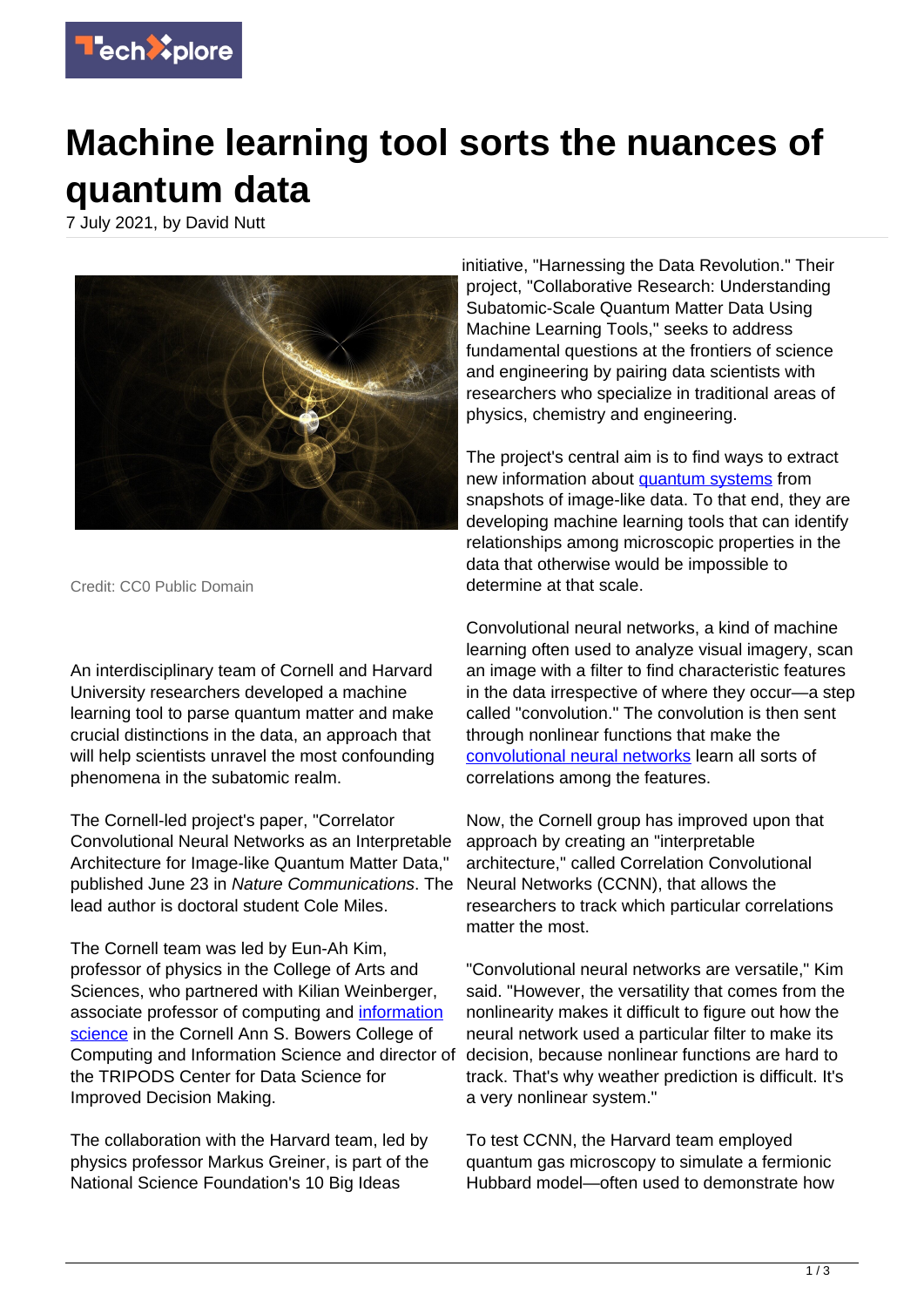

quantum particles interact in a lattice, and also the many unresolved questions that are raised as a result.

"Quantum mechanics is probabilistic, but you cannot learn probability from one measurement, you have to repeat many measurements," Kim said. perspective, one that is less influenced by the "From the Schrödinger's cat perspective, we have a decisions of researchers handpicking which whole collection of atoms, a collection of live or dead cats. And each time we make a projective measurement, we have some dead cats and some live cats. And from that we're trying to understand what state the system is in, and the system is trying generation that will meld these cutting-edge and to simulate fundamental models that hold keys to understanding mysterious phenomena, such as high-temperature superconductivity."

The Harvard team generated synthetic data for two shiny things," Kim said. "But I think that balance states that are difficult to tell apart: geometric string and synergy between classic and the new and theory and pi-flux theory. In geometric string theory, shiny can lead to nontrivial and exciting progress. the system verges on an antiferromagnetic order, in And I think of our paper as an example of that." which the electron spins form a kind of anti-

is disrupted when an electron hole starts to move at convolutional neural networks as an interpretable a different timescale. In pi-flux theory, the spins form pairs, called singlets, that begin to flip and flop Nature Communications (2021). *DOI*: around when a hole is introduced, resulting in a scrambled state.

CCNN was able to distinguish between the two simulations by identifying correlations in the data to the fourth order.

By repeating this exercise, the CCNN essentially learns what occurrences in the image were essential for neural networks to make a decision—a process that Kim compares to the choices made by people boarding a lifeboat.

"You know when a big ship is about to sink, and people are told, OK, you can only bring one personal item," Kim said. "That will show what's in their hearts. It could be a wedding ring, it could be a trash can. You never know. We're forcing the neural network to choose one or two features that help it the most in coming up with the right assessment. And by doing so we can figure out what are the critical aspects, the core essence, of what defines a state or phase."

The approach can be applied to other scanning probe microscopies that generate image-type data on quantum materials, as well as programmable quantum simulators. The next step, according to Kim, is to incorporate a form of unsupervised machine learning that can offer a more objective samples to compare.

Kim sees researchers like her student and lead author Cole Miles as representing the next traditional approaches even further to drive new scientific discovery.

"More conservative people are skeptical of new and

alignment—i.e., up, down, up, down, up, down—that **More information:** Cole Miles et al, Correlator architecture for image-like quantum matter data, [10.1038/s41467-021-23952-w](http://dx.doi.org/10.1038/s41467-021-23952-w)

Provided by Cornell University